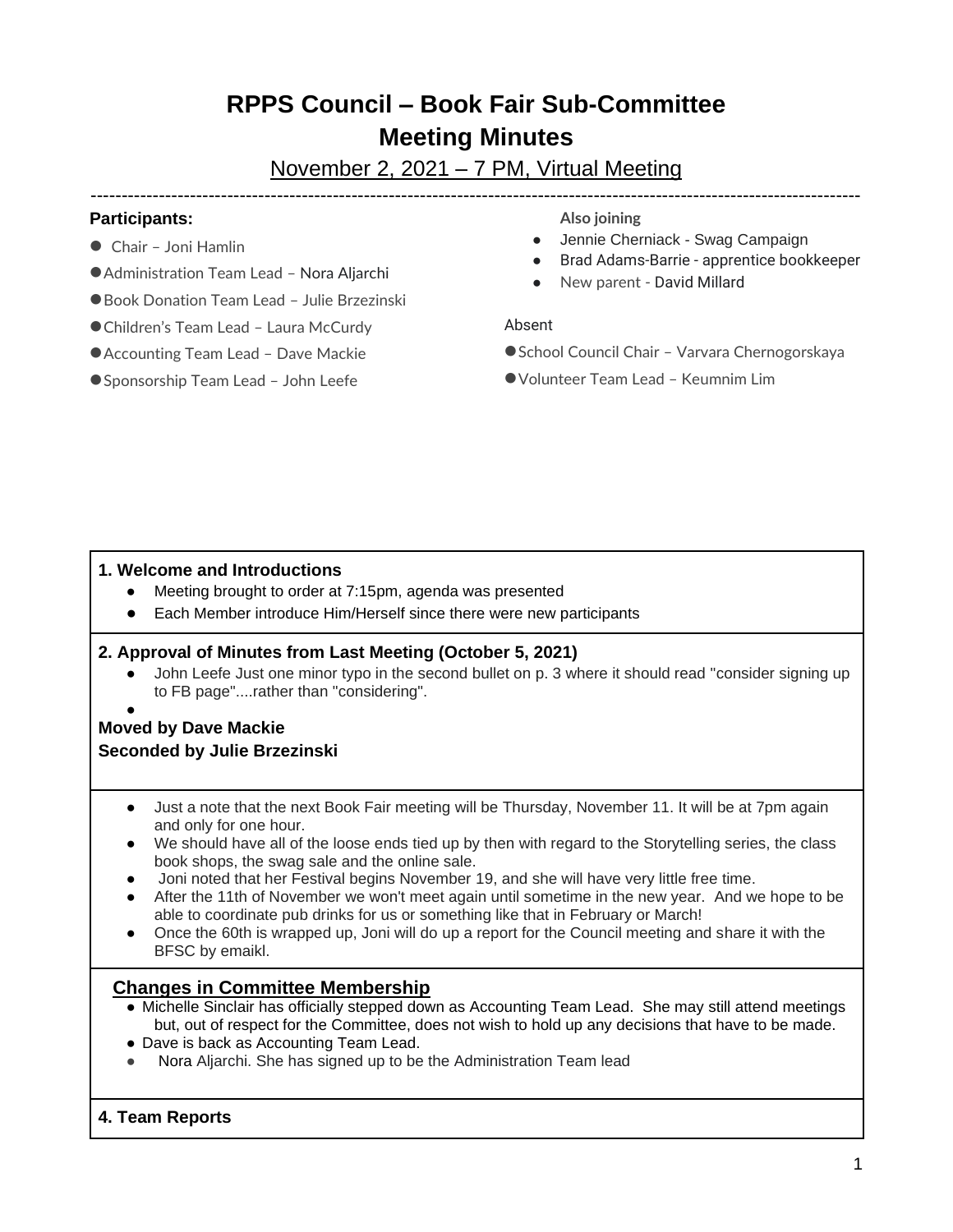#### John – Sponsorship Team

- Three confirmed corporate sponsors for this year's BF:
	- Ottawa Children's Festival will sponsor the Storytelling series by providing \$1000.00
	- World Group of Companies will provide \$500 and have corporate logo on reusable bags and t-shirts
	- Black Squirrel Books will also provide \$500 and have corporate log on bags and tshirts.
- Also contacted by e-mail:
	- Sezlik Realty and Mark Motors Ltd, (both sponsors of the 2019 Book Fair), but have not heard back from them.
- Royal Oak Pub have been contacted to assist with promoting BF by way of poster placement,

### **Laura – Children's Team**

- .- Setup of Boxes for class book shops and label them through this weekend
	- Cost of Each book \$1
	- Draft a letter for families to send Money with their kids

#### **Update on 60th Anniversary Events**

### **Book Fair Decorations & Recognition in School**

#### **Joni**

- We can circulate an 8  $\frac{1}{2}$  X 11 piece of paper for each class. Joni will work on something colourful. We were hoping the principal would let us do a poster sized thing but no go.
- Lisa followed up with the principal today about whether we could decorate some wall space inside the school and we can use a 4 X 8 bulletin board. I asked the principal if she could send me a pic. New parent volunteer, Dave Millard, said he would do the decorations for the board and Joni will follow up with him.

#### **Virtual Sale Preparations/Friends of Rockcliffe Park Book Fair**

#### **Joni**

- The Friends group has reported that they are doing extremely well. They sorted half of the inventory last weekend and expect to finish the rest by this Sunday. Black Squirrel Books is taking all remaining books and, as John mentioned, has given a \$500 donation to Book Fair.
- Laura will be in to do sorting for the Children's Book Sale, and she'll talk about that in a bit.
- Until all of the inventory is sorted, we won't be able to put the book sale items up on the School Council shop, but we are going to put a few things up on the shop right now so volunteers with the Friends group can order shirts and bags now, or make donations. We'll be putting up the following items:
	- ❖ Book Fair T-shirts \$30
	- ❖ Book Fair Reusable Bags \$20
	- ❖ Give a Gift to Book Fair \$10
	- ❖ Buy a Bookcase for Book Fair \$100
- These last two items are a way for people to just donate money to Book Fair. The Friends group has had a few volunteers wanting to donate money, but the Friends group does not want to be collecting donations for the fundraiser. They are happy to advertise the sale items though so this would be a good way to do it.